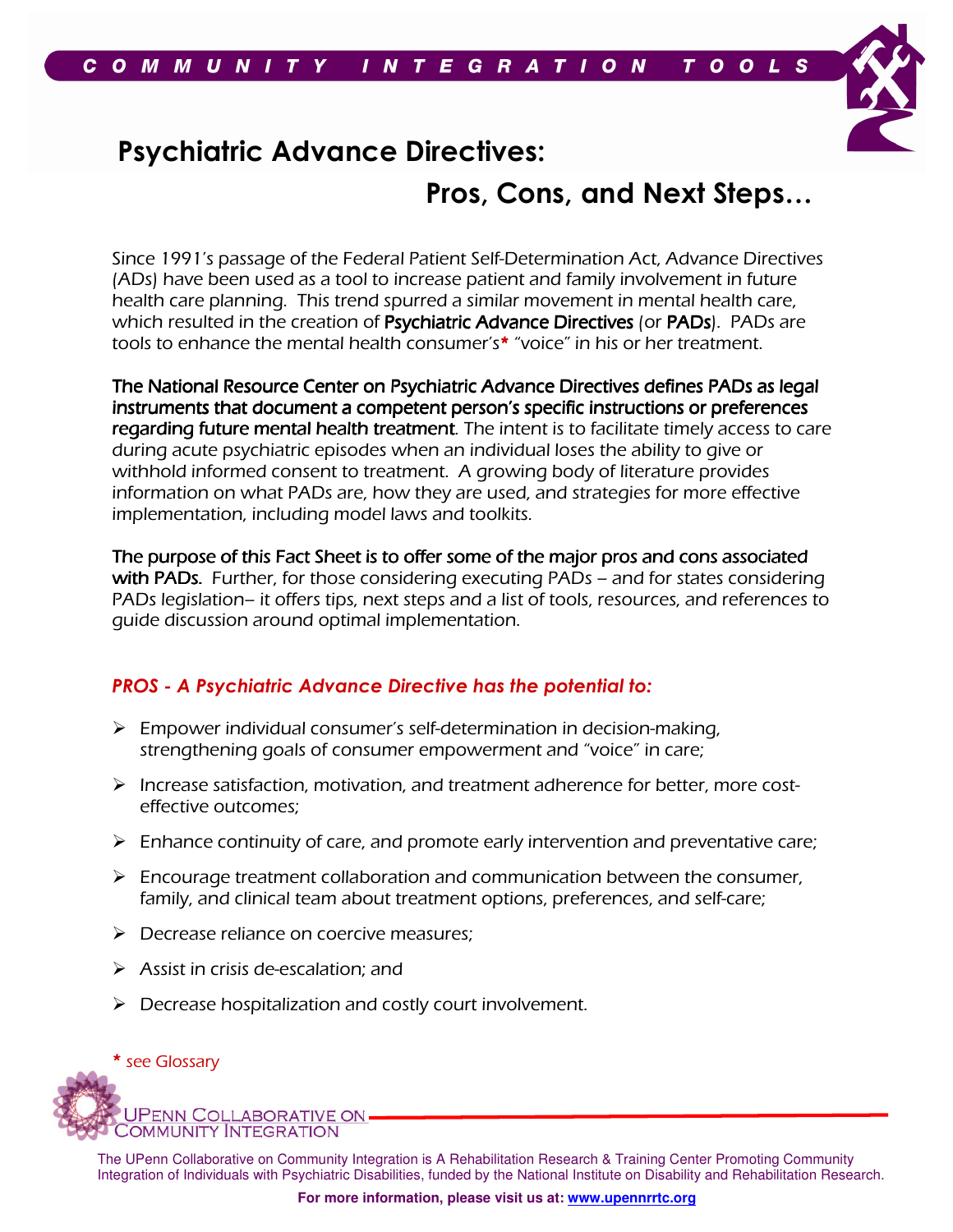



## CONS - Potential Problems Associated with Psychiatric Advance Directives

- $\triangleright$  Insufficient education of consumers about the role of PADs, how to complete them, and their limits;
- $\triangleright$  Insufficient education of clinical staff and providers about PADs;
- $\triangleright$  Insufficient attention to logistical concerns, such as:
	- How to raise awareness among clinical staff and crisis providers as to existence of PADs
	- How to access them on 24/7 basis;
- $\triangleright$  Questions around legality and liability, especially when consumers use a PAD to:
	- Refuse treatment seen as critical in crisis
	- Be hospitalized even when hospitalization is objected to during the acute crisis (e.g. "voluntary commitment contract");
- $\triangleright$  Concerns over requests for treatments not viewed as within the "standard of care\*" or best practices\*, or treatments that are not available in the community (or unaffordable);
- $\triangleright$  Lack of clarity around ability to carry out or revoke a PAD;
- $\triangleright$  Uncertainty over who can/should be a health care agent\*, especially for individuals without available (or willing) family/friends;
- $\triangleright$  Difficulty in predicting what treatments will be available and preferred in a "future" crisis;
- $\triangleright$  Stigmatizing to single out mental health consumers for distinct PADs (with related rules), as somehow "different" from those with cognitive impairments completing general health care Advance Directives.

It is worth noting that many of the concerns raised about PADs can also be raised about Advance Directives generally, and/or are of a more procedural versus substantive nature. Instead of the outright rejection of PADs, the key to their effective implementation seems to lie in better education, communication, and technical assistance.

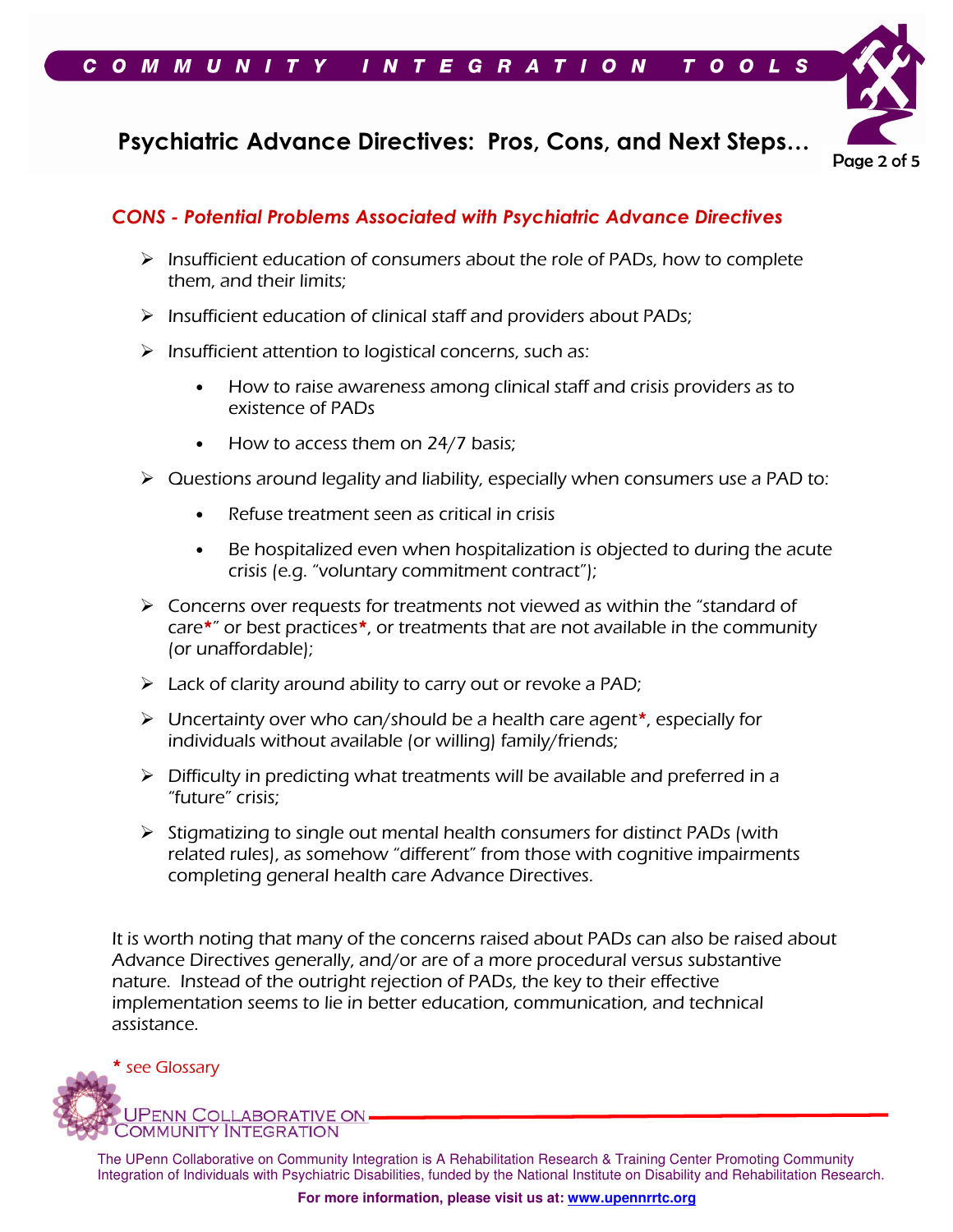

#### TIPS



 $\triangleright$  Know the status of your state's law on PADs. For information about specific states, see: http://www.nrc-pad.org/index.php?option=com\_content&task=view&id=41&Itemid=25

### For Consumers:

- $\triangleright$  If no specific statutes exist, consider consulting mental health advocates and legislators to add language to promote and facilitate use of PADs for enhanced consumer participation and crisis de-escalation.
- $\triangleright$  If you choose to use a PAD:
	- Talk with peers, family, friends, and clinicians about your preferences
	- Revisit the document regularly so it's up-to-date with evidence-based practices\* and your own preferences based on experience
	- Make sure your agent (if chosen) and clinicians know how to access it

## For Service Providers and Advocates:

- $\triangleright$  The implementation or revision of AD or PAD statutes can be accomplished faster and better when:
	- All stakeholders are educated about advance directives. Stakeholders include: consumers and family members, clinical staff and administrators, legal/law enforcement personnel, policymakers, and payors)
	- Consumer education is enhanced through discussion and training, the use of peer support models, and access to software tools (e.g., AD-Maker)
	- The competency and capacity of the individual using the PAD has been adequately assessed.
- $\triangleright$  If implementing/revising AD or PAD statutes, address logistical and legal issues early on through education of and discussion among all key stakeholders.
- $\triangleright$  Help educate staff, administrators, policymakers, and the public about PADs and their value in enhancing consumer voice in treatment.
- $\triangleright$  In order to ensure that the use of PADs matches their promise, support is needed for research about the best ways to implement them as well as the development of methods that better assess an individual's capacity to make decisions.

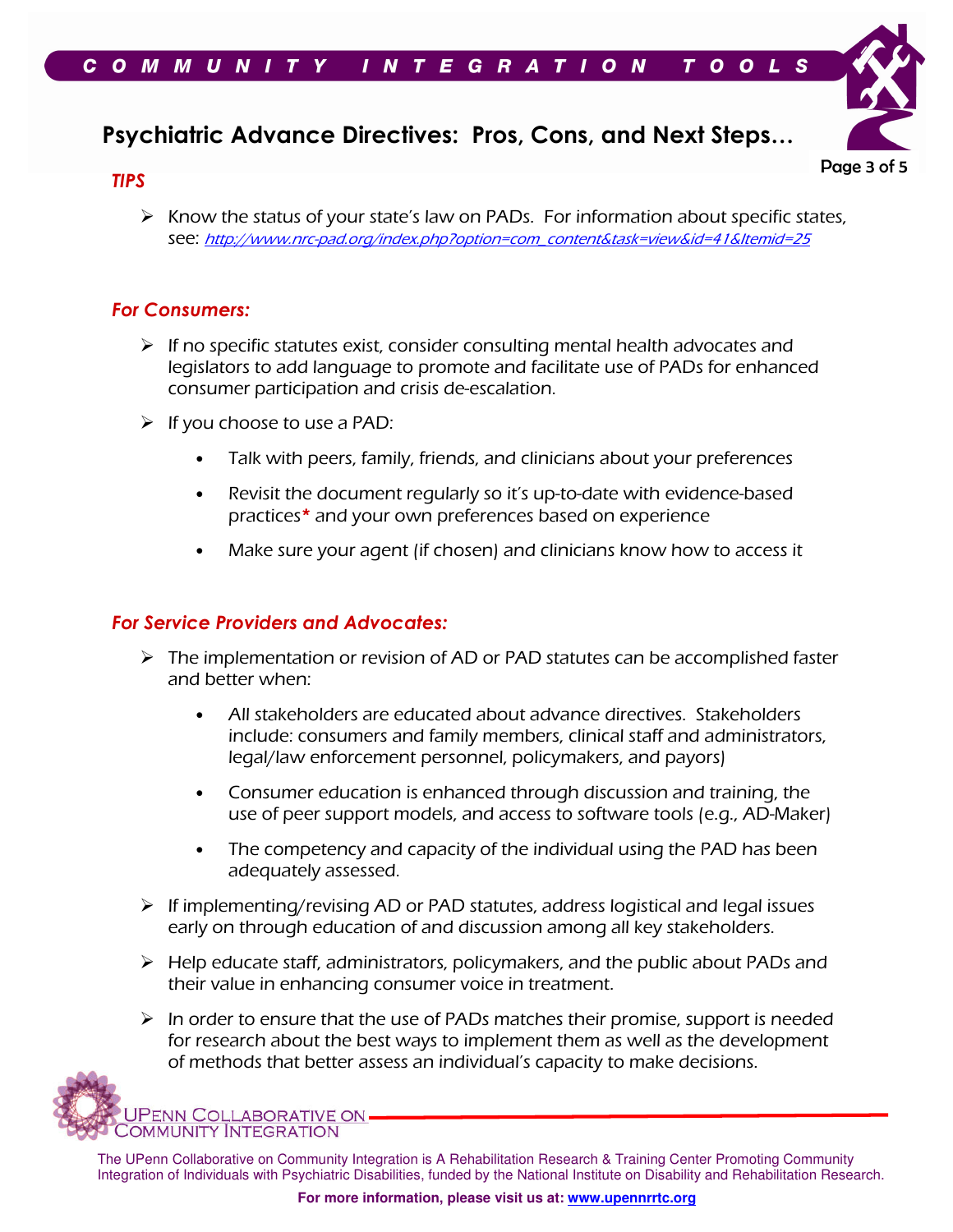

Page 4 of 5

### TOOLS

The Advocacy Center for Persons with Disabilities (PAD Toolkit): http://www.advocacycenter.org/AdvanceDirectives/advancedirectives.htm

Bazelon Center for Mental Health Law (Template/Forms for completion, FAQs): http://www.bazelon.org/issues/advancedirectives/index.htm

Mental Health America (formerly National Mental Health Association) Psychiatric Advance Directive Toolkit: http://www1.nmha.org/position/advancedirectives/index.cfm

Software: AD-Maker (designed to facilitate PAD execution through written information, voice-over prompts): See Sherman P: Computer-assisted creation of psychiatric advance directives. Community Mental Health Journal 34:351-362, 1998.

#### **RESOURCES**

#### **Information**

National Resource Center on Psychiatric Advance Directives: http://www.nrc-pad.org/index.php National Disabilities Rights Network: http://www.napas.org/issues/advdir/default.htm

### GLOSSARY (Terms used in this document)

Mental Health Consumers (Consumers) – people who have been diagnosed with a mental illness and who use mental health services. Consumers are also sometimes referred to as individuals with psychiatric disabilities, persons in recovery, and clients.

Mental Health Care Agent – a competent adult who is 18 years or older who you designate to make treatment decisions on your behalf in the event that you are unable to make competent decisions during a mental health crisis. Agents are also referred to as mental health power-of-attorney, attorney-in-fact, surrogate, or proxy decision-maker.

Evidence-Based Practices – specific clinical interventions or services for which there is consistent, scientific evidence showing that they produce benefits to consumers and their quality of life. Research in the field of mental health has shown that there is consistent scientific evidence that some specific practices work well in improving outcomes in the lives of individuals diagnosed with a severe mental illness.

Best Practices - strategies, interventions, or approaches that appear promising and are viewed as beneficial by policy makers, providers, and consumers.

**Standard of Care** - medical or psychological treatment guidelines that can be general or specific. They specify appropriate treatment protocols based on scientific evidence and collaboration between medical and/or psychological professionals involved in the treatment of an individual.



The UPenn Collaborative on Community Integration is A Rehabilitation Research & Training Center Promoting Community Integration of Individuals with Psychiatric Disabilities, funded by the National Institute on Disability and Rehabilitation Research.

**For more information, please visit us at: www.upennrrtc.org**